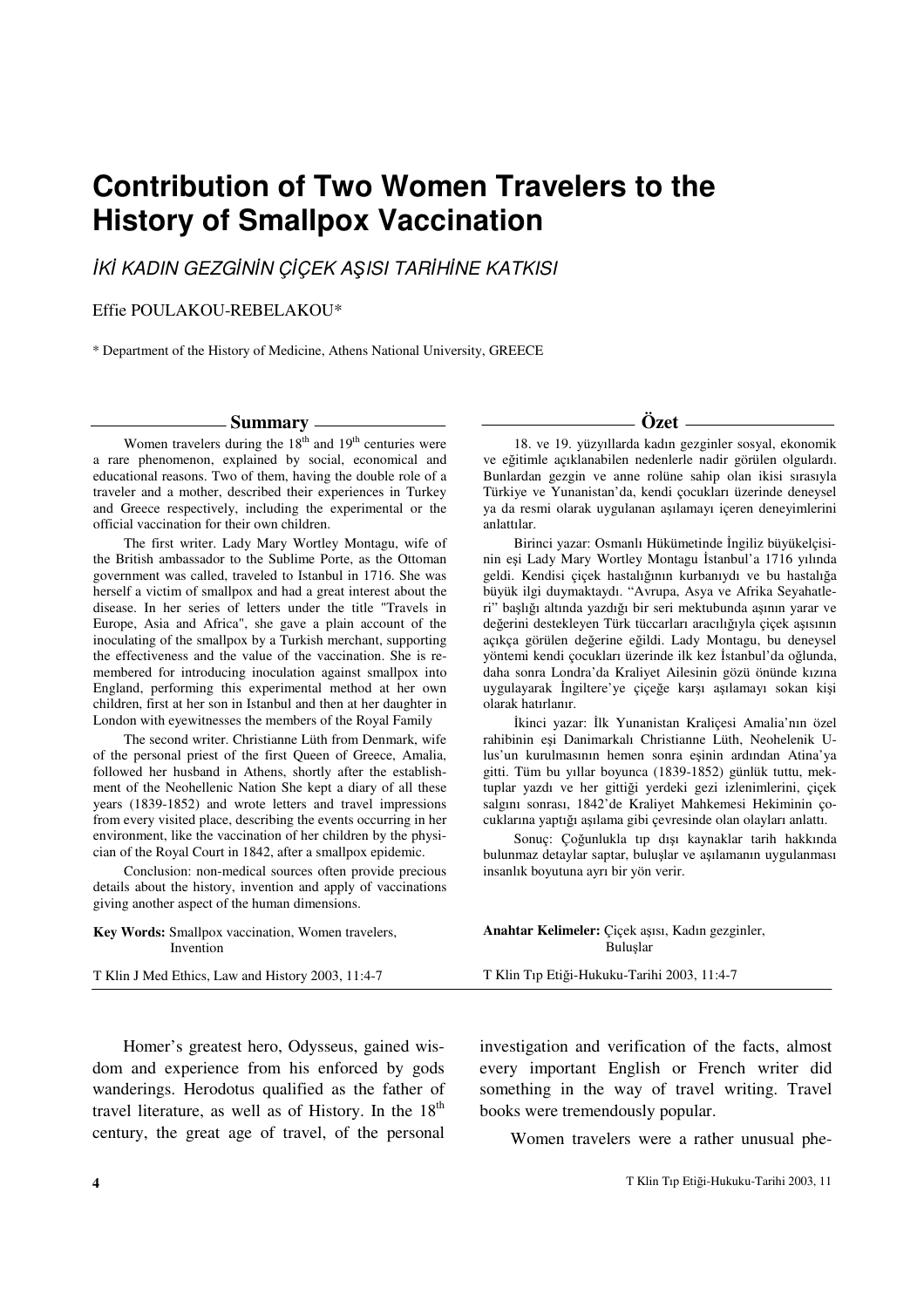nomenon during the  $19<sup>th</sup>$  century and a rarity during the  $18<sup>th</sup>$ . The wealthy and educated female population was especially discouraged from visiting countries like Greece and Turkey, unwilling to face the difficulties, the dangers and the discomfort of the Orient. Most of the women who arrived there, in those legendary times, accompanied their husbands in diplomatic or scholarly missions and only a minority among them represented an adventurous temperament. The most famous of those pioneers added their intellectual results in literature, like collections of letters, diaries and other travel-memoirs genres (1).

The two ladies presented in this paper, having the double role of traveler and mother, described their experiences in Turkey and Greece respectively, as the circumstances led the first, the English Lady Mary Wortley Montagu to Istanbul from 1717 until 1718 and the second, the Danish Christianne Lüth to Athens from 1839 until 1852.

## **Lady Mary Wortley Montagu (1689-1762) and Variolation in the 18th Century**

She was the daughter of Evelyn Pierrepont, marquis of Dorchester but lost her mother at the age of 4. Her brother William died of smallpox, while she herself survived, having the permanent scars of the disease on her face. In 1716 she traveled overland to Istanbul with her husband who had been appointed ambassador to the Sublime Porte, as the Ottoman government was called (2).

Her collection of letters entitled "Letters during Mr Wortley's Embassy in Istanbul" appeared in 1763. She is considered the most notable Levantine traveler in the  $18<sup>th</sup>$  century and remembered as for introducing inoculation against smallpox into England. Smallpox in  $16^{th}$ ,  $17^{th}$  and  $18^{th}$  centuries began to kill European children in higher percentages than before and remained one of the commonest causes of death in childhood. Curing the disease was impossible. But in some parts of Asia people had for a long time practiced a primitive sort of vaccination called variolation (3).

Two Greek researchers offered theoretical support to variolation publishing their scientific

treatises in the Journal of the Royal Society "Philosophical Transactions" in the same volume (29; 1714-6) (4). Emmanuel Timonis from the island of Chios and Jacobus Pylarinus from the island of Cephalonia described their experience on variolation-having practiced it since the great epidemic of Istanbul in 1701-but the new method had to face the suspicion of both, people and physicians  $(5,6).$ 

Lady Montagu was one of the West European personalities who paid attention to variolation and, as she herself had been a victim of smallpox, was very sensitive to whatever could be used as a preventive measure. In 1718, during her stay in Istanbul, had her son variolated and three years later, in 1721, after her return to London, she repeated the method to her 3 years old daughter, having as eyewitnesses the members of the Royal Family. A severe epidemic of smallpox in London the same year made them decide to follow this method of protection. Theological objections, supporting the acceptance of diseases and avoidance of interventions in God's will, were broadly discussed.

In 1723 Lady Montagu published an anonymous treatise entitled "A plain account of the inoculating of the smallpox by a Turkish merchant" describing her experiences. Variolation was first tried out on a large scale during a smallpox epidemic in Boston in 1721, by Zabdiel Boylston. In his published work he made a special mention to the Greek pioneers Timonis and Pylarinus because his experience was based on their observations. George Washington, having on his face the disfigurement of smallpox, had his soldiers variolated for fear that his army might be decimated by an encounter with the disease (3).

The original text of Lady Montagu about her impressions from variolation is included in her letter written in Edirne in 1.4.1717 and addressed to Lady S.K. The method was applied on an annual basis. The pus from the pocks of active cases was scratched into the skin of the healthy persons. The great majority of those who got the disease artificially recovered and became immune for their whole life, while the pustules never left scars after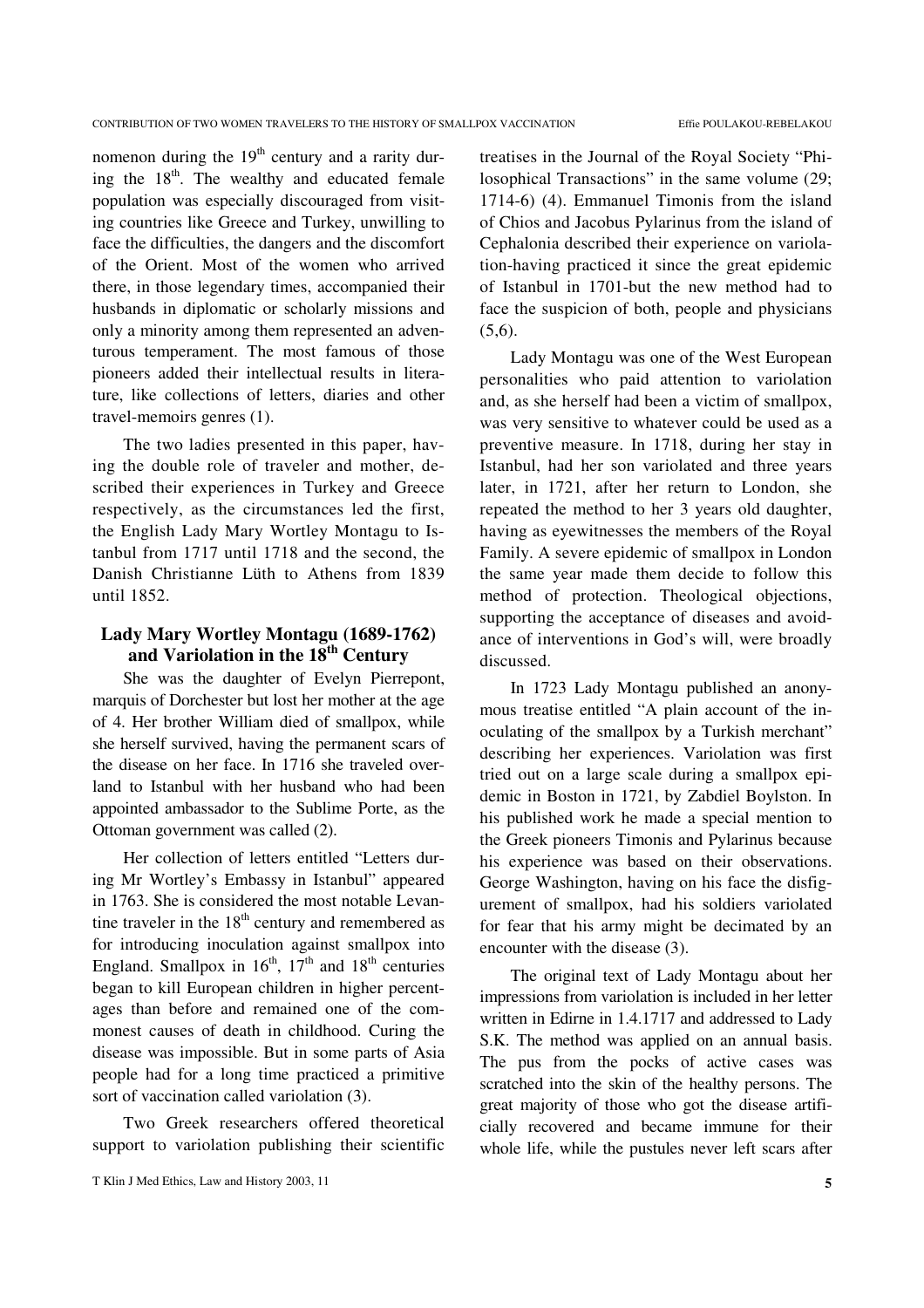the recovery. Having decided to apply the method "on her beloved little son", she expressed the hope that the scientists of her country would adopt it.

The most famous of her supporters, the main representative of the movement of the Enlightment, Voltaire, underlined the attitude of an intellectual and philosophical system on a practical matter. In his  $11<sup>th</sup>$  letter from the collection "Lettres philosophiques" approved Lady Montagu's decision to variolate her own son and Queen Caroline's one for her children. Voltaire had known personally Lady Montagu during his stay in England in 1727 and it seems that her personality impressed him so much that he wished France to have an ambassador's wife who would import inoculation into his country. If this had already happened, they would not have mourned 10.000 victims in Paris smallpox epidemic in 1723 (7).

The true importance of variolation is not the number of persons it saved in the  $18<sup>th</sup>$  century but the fact that it prepared the scientific and public minds for vaccination.

## **Christianne Lüth (1817-1900) and Vaccination in the 19th Century**

Toward the end of the  $18<sup>th</sup>$  century Edward Jenner, an English physician noticed that variolation did not cause smallpox in some of his patients. These were individuals who had already had a mild disease. He inoculated people, including his son, who had never had smallpox, with cowpox matter and found that they were immune to smallpox. The technique was the same as variolation, but the matter transferred came from a different source, so he called it "vaccination" derived from the Latin word for cow (vacca). In 1798 Jenner presented to the world the results of his discovery, in a treatise entitled "An inquiry into the causes and effects of the variolae vaccinae", one of the most important ever made in the field of medicine. By 1801 more than 100.000 had been vaccinated in England. The practice of vaccination was carried to the other European countries and across the Atlantic to North and South America (3).

Greece remained under the Ottoman dominion until 1830. Although variolation was per-

formed in Istanbul since 1701, there was a delay in vaccination. Jean de Carro vaccinated the son of Lord Elgin, ambassador of England at the Sublime Porte and some other persons in 1800. Doctor Scott, the physician of the English embassy, coming in Athens with Lord Elgin in the summer of 1802, vaccinated the first people, becoming the introducer of the method in Greece. In this activity, Dr Scott was helped by the Greek physician Spyridon Katsaitis. There are no further information about this period.

Greek people seemed very reluctant in vaccination, so it was not strange to see great epidemics, as in Corfu island in 1852 with 760 victims. After the formation of the New Nation of Greece and the determination of Athens as the capital, King Otto I of Bavarian origin brought with him a great number of physicians. Public health measures were taken emphasizing on vaccination (10) and services for topical application of the method were organized. The Orthodox Church played a positive role supporting all the efforts of the State. As vaccination became the official strategy against smallpox, the Greek clergy developed a parallel activity.

Some precious information about vaccination in Athens offers the diary of a woman traveler from Denmark (8). Christianne Lüth accompanied her husband, personal priest of the first Queen of Greece, Amalia, and lived in Athens from 1839 until 1852 (9). She was born in North Sjaelland and married at the age of 21 to the German theologist and doctor of Philosophy Asmus Heinrich Friedrich Lüth from Holstein. One year after their marriage they left Germany and arrived in a new capital of a new nation.

During her stay in Athens she kept diary, describing the everyday events, because the way of life she was accustomed, until she left her native country, was very different. Christianne Lüth learnt the Greek language and traveled many times to the mainland and the islands of Greece. Her four children were born at home, Damaris in 1839, Nicolas in 1841, Jutta in 1843 (died next year), and Dionysius in 1848 (died the same year). The two children who died were buried in Athens.